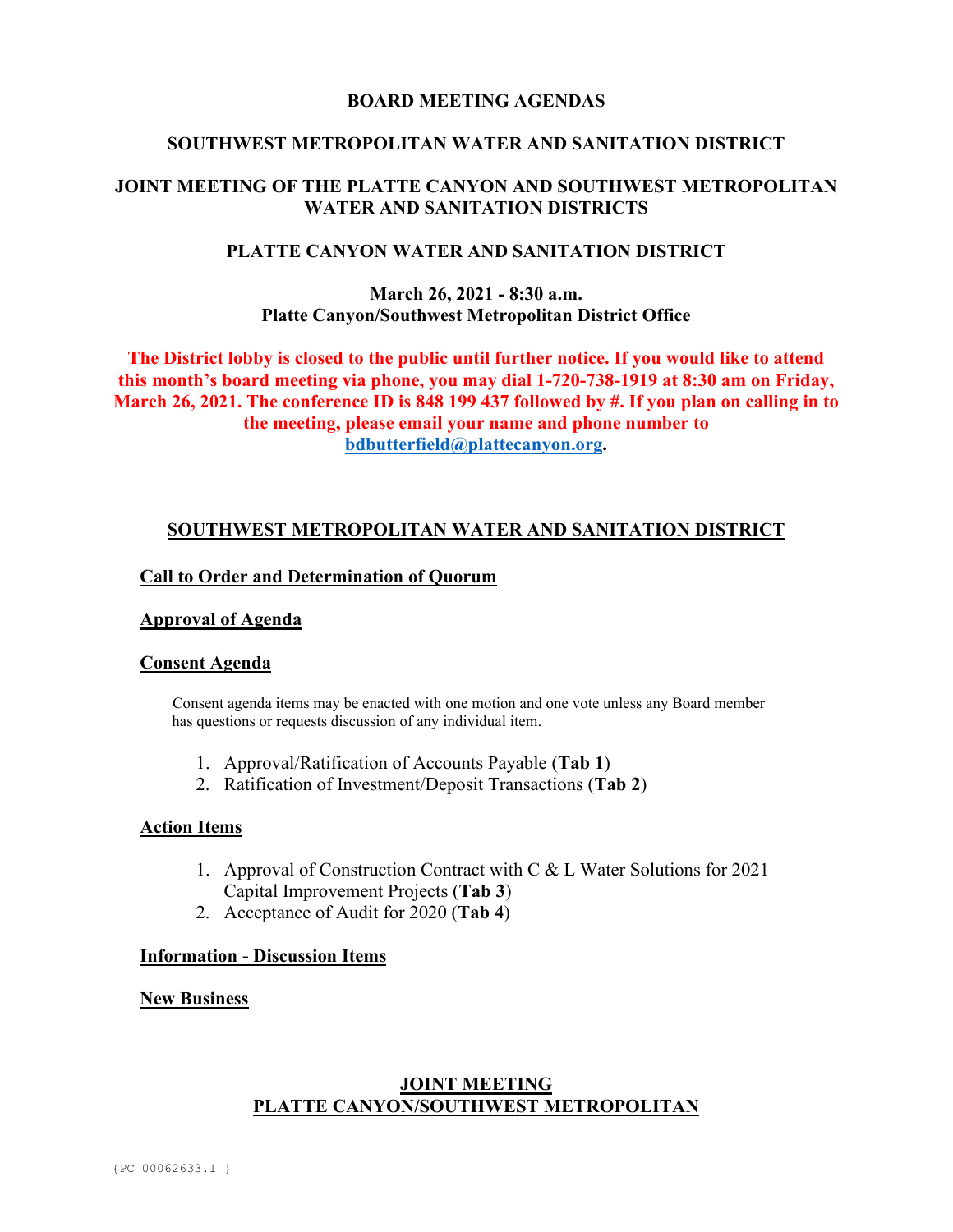# **Call to Order and Determination of Quorum**

# **Approval of Agenda**

## **Consent Agenda**

1. Approval of Minutes for the February 26, 2021 Joint Regular Meeting **(Tab 5**)

## **Action Items**

## **Information - Discussion Items**

- 1. **Executive Session** for the purpose of discussing specialized details of security arrangements or investigations pursuant to C.R.S. 24-6-402(4)(d)
- 2. Platte Canyon Financial Statements (**Tab 6**)
- 3. Southwest Metropolitan Financial Statements (**Tab 7**)
- 4. Platte Canyon Investment/Deposit Report (**Tab 8**)
- 5. Southwest Metropolitan Investment/Deposit Report (**Tab 9**)
- 6. Manager's Report (**Tab 10**)
- 7. Operations Report (**Tab 11**)
- 8. Construction Projects Report (**Tab 12**)

# **New Business**

# **PLATTE CANYON WATER AND SANITATION DISTRICT**

# **Call to Order and Determination of Quorum**

# **Approval of Agenda**

## **Consent Agenda**

Consent agenda items may be enacted with one motion and one vote unless any Board member has questions or requests discussion of any individual item.

- 1. Approval/Ratification of Accounts Payable (**Tab 13**)
- 2. Ratification of Investment/Deposit Transactions (**Tab 14**)

## **Action Items**

- 1. Approval of Construction Contract with Levi Constructors, Inc. for 2021 Capital Improvement Projects (**Tab 15**)
- 2. Acceptance of Audit for 2020 (**Tab 16**)

# **Information - Discussion Items**

1. Interview of Candidate(s) to Fill Vacancy on Board of Directors